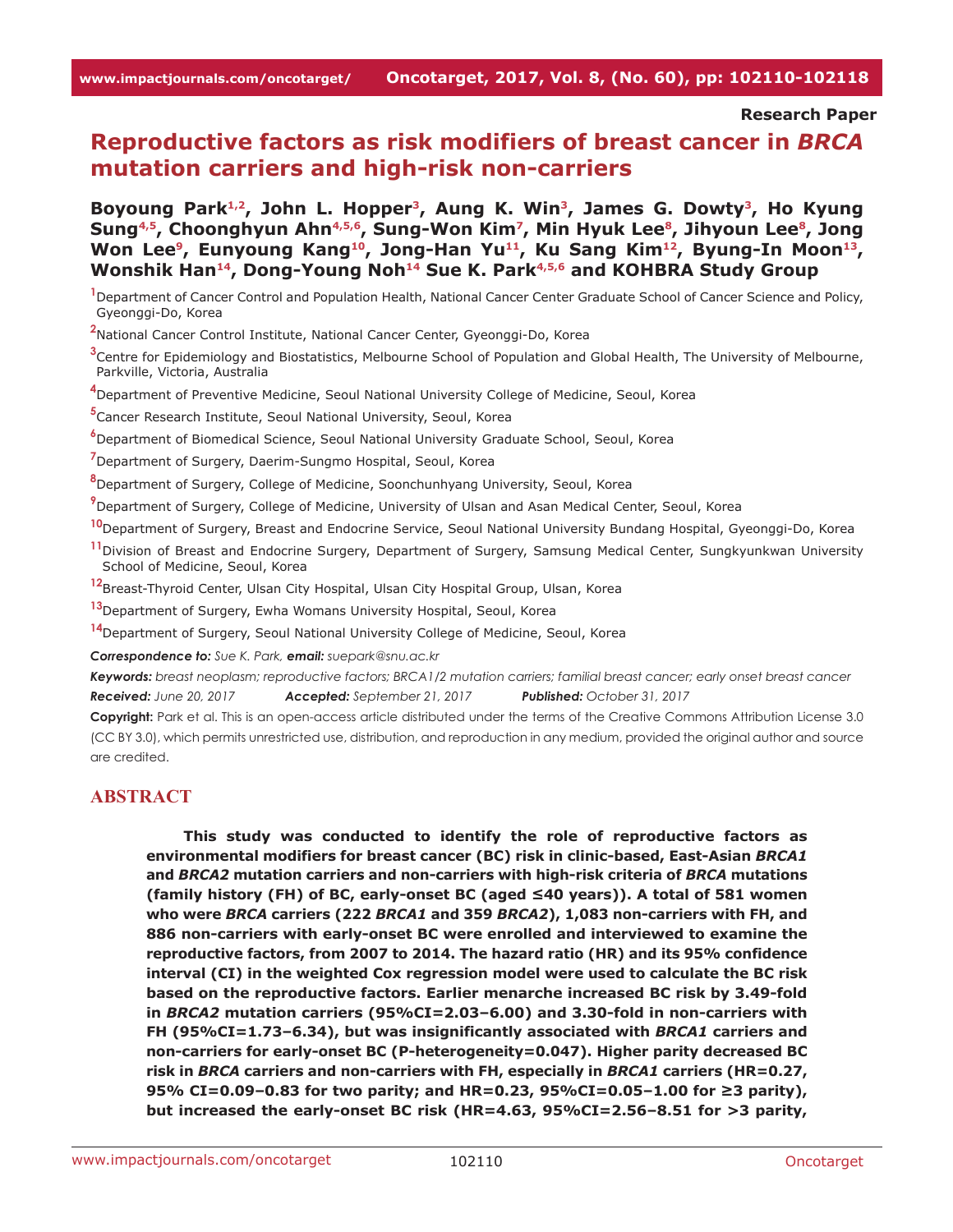**p-heterogeneity=0.045). Oral contraceptive (OC) use and longer estrogen exposure periods (≥30 years) were associated with an increased risk of early-onset BC (HR=3.99, 95%CI=1.65–9.67; HR=7.69, 95%CI=1.96–25.01), while OC use was not associated with BC risk in other groups and longer estrogen exposure had rather decreased risk for BC risk (both p-heterogeneity<0.001). Several reproductive factors as risk modifiers could heterogeneously be associated with BC among** *BRCA1/2* **mutation carriers, noncarriers with FH, and early-onset BC non-carriers.**

# **INTRODUCTION**

# **RESULTS**

Germline mutations in the *BRCA1* or *BRCA2* genes are responsible for about 5% of breast cancer (BC) and are associated with a substantially increased lifetime risk of BC to 70 years old with approximately 65% and 45% of risk, respectively, in Caucasian populations [1, 2].

Reproductive factors, including lower number of parity, late parity, early age at menarche, and late menopausal age, are well-established risk factors of female BC in the general population [3, 4]. However, whether reproductive factors in the general population would act as risk factors for BC in *BRCA1/2* mutation carriers remain questionable, because *BRCA1/2* mutation can disrupt the estrogenic response in tissues by mutation itself [5] or an interaction with many other genes [6, 7]. Previous studies of BC risk based on the reproductive factors in *BRCA1/2* mutation carriers have produced inconsistent results; hence, the question remains [8-17]. Thus, the direction in the association of reproductive factors on BC risk in the general population has been hypothesized to be somewhat different from that in mutation carriers and genetically high-risk groups, such as familial BC or early-onset BC patients.

In particular, Asians have different BC-related characteristics from the Westerners. For example, Asians have a different distribution of genetic and environmental risk factors, such as lower incidence of BC and mortality rates, different age-specific incidence rate, poor prediction of BC assessment models developed in the Western populations, and higher prevalence of *BRCA2* than *BRCA1* mutations [18-20]. Therefore, identifying whether the effects of reproductive factors as risk modifiers of BC in *BRCA* mutation carriers are similar or not is necessary, regardless of ethnic differences. To date, few studies have focused on the effects of reproductive factors on BC for *BRCA1/2* mutation carriers in East-Asian population. The effect of reproductive factors on BC risk in the general population may be also different from that in genetically high-risk groups, such as familial BC or early-onset BC; however, previous studies on BC with family history (FH) or early-onset BC did not exist.

Thus, this study aimed to investigate the role of reproductive factors as risk modifiers of BC in *BRCA1/2* mutation carriers and hereditary high-risk groups without *BRCA1/2* mutations, such as non-carriers with FH of BC and non-carriers with early-onset BC in an East-Asian population.

Table 1 shows the characteristics of female participants included in this study among the Korean Hereditary BC (KOHBRA) study. The BC patients with *BRCA2* mutation, non-carriers with FH of BC, and noncarriers with early-onset BC were older than the controls. The proportion of postmenopausal women was higher in *BRCA2* carrier BC patients than *BRCA2* carrier controls  $(P<0.05)$ . In all groups, the proportion of current drinkers was lower in BC patients than controls  $(P < 0.05)$ .

Tables 2 and 3 show the associations between reproductive factors and BC risk in *BRCA1/2* mutation carriers, non-carriers with FH of BC, and non-carriers with early-onset BC. Increased number of parity was significantly associated with reduced risk of BC in *BRCA 1* mutation carriers (hazard ratio (HR)=0.27, 95% confidence interval (CI)=0.09–0.83 for two parity; HR=0.23, 95% CI=0.05–1.00 for  $\geq$ 3 parity; p-trend <0.001) and increased risk for the early-onset BC in noncarriers (HR=4.63, 95% CI=2.56–8.51 for ≥3 parity). The associations among the four groups were statistically heterogeneous (P-heterogeneity <0.001). For women <40 years old, later age at first full-term pregnancy (FFTP) decreased the BC risk in *BRCA1* mutation carriers (HR=0.33, 95% CI=0.12–0.90 for 24–29 years old at FFTP; HR=0.14, 95% CI=0.03–0.66 for ≥30 years old at FFTP, compared with women aged  $\leq$ 23 years at FFTP; p-trend <0.001). However, for women >40 years old, with FFTP between 24 and 29 years old, increased BC risk was observed in *BRCA2* mutation carriers compared with *BRCA2* mutation carriers whose age at FFTP was  $\leq 23$ years old (HR=3.24, 95% CI=1.43–7.40). In addition, a significant trend between later age at FFTP and BC risk in BRCA1 mutation carriers was also observed (p-trend  $=0.01$ ). Oral contraceptive (OC) use had a 4.29-fold higher risk for early-onset BC in non-carriers (95% CI, 2.17– 9.34), but was not associated with BC risk in other groups  $(P-heterogeneity among four groups = 0.045)$ .

Earlier menarche  $(≤14$  years old) increased the BC risk by 3.49-fold in *BRCA2* mutation carriers (95%  $CI = 2.03 - 6.00$  and  $3.30$ -fold in non-carriers with FH of BC  $(95\%$  CI=1.73–6.34), but was insignificantly associated with BC in *BRCA1* carriers and early-onset BC non-carriers (P-heterogeneity=0.047). Premenopausal *BRCA1* mutation carriers showed an increased risk for BC compared with *BRCA1* mutation carriers with menopausal age at <44 years old (HR=2.27; 95% CI,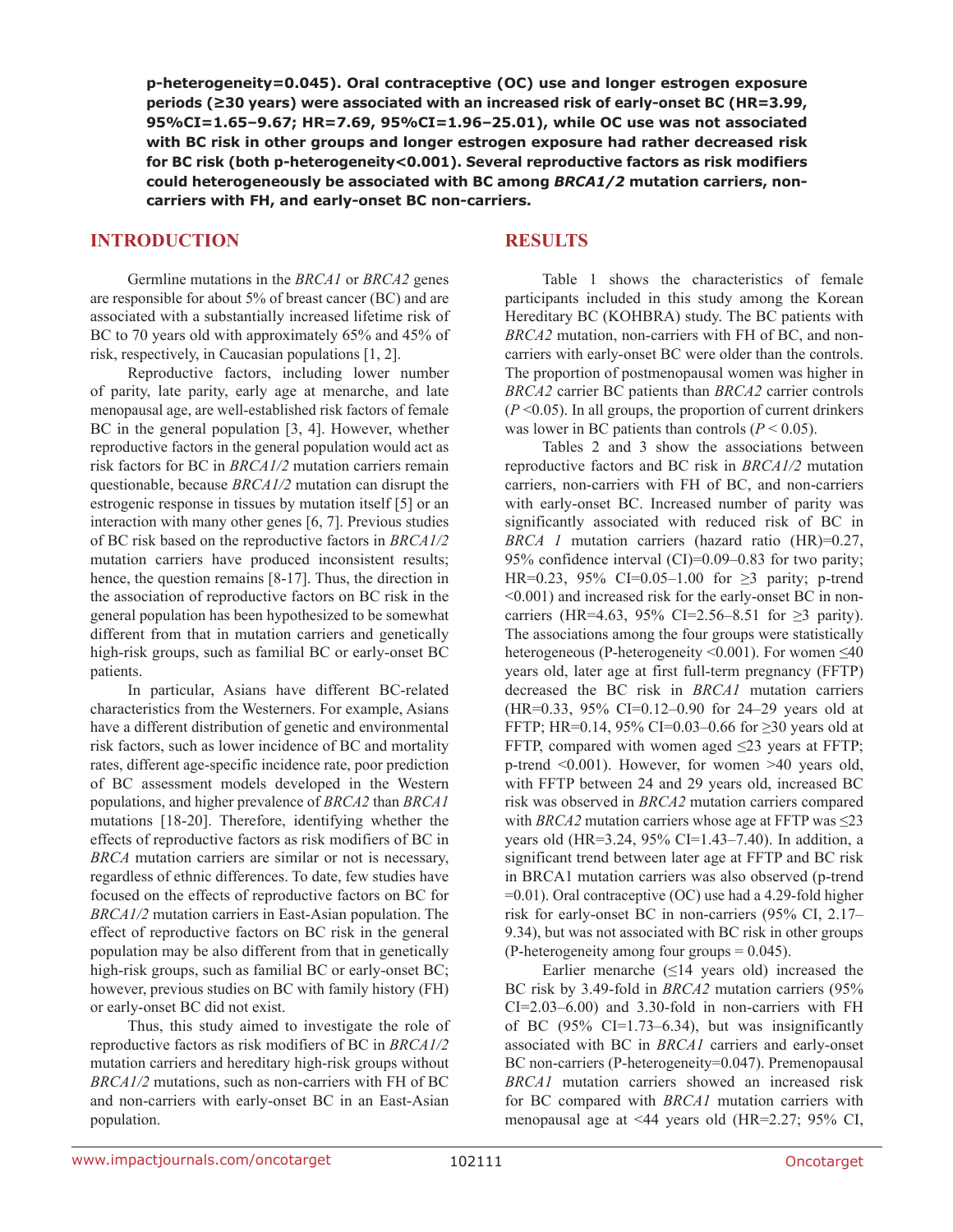|                                   | <b>BRCA1</b> mutation<br>carriers |                  | <i>BRCA2</i> mutation<br>carriers |                | <b>Non-carriers with family</b><br>history of breast cancer |                | <b>Non-carriers with early-</b><br>onset breast cancer |               |
|-----------------------------------|-----------------------------------|------------------|-----------------------------------|----------------|-------------------------------------------------------------|----------------|--------------------------------------------------------|---------------|
|                                   | <b>Breast</b><br>cancer           | Control          | <b>Breast</b><br>cancer           | <b>Control</b> | <b>Breast</b><br>cancer                                     | Control        | <b>Breast</b><br>cancer                                | Control       |
|                                   | Mean (SD)                         | <b>Mean (SD)</b> | Mean (SD)                         | Mean (SD)      | Mean (SD)                                                   | Mean (SD)      | Mean (SD)                                              | Mean (SD)     |
| Age at participation <sup>1</sup> | 40.2(8.1)                         | 39.5(13.7)       | 46.3 $(11.1)^2$                   | $38.8(13.1)^2$ | $46.2 (9.8)^2$                                              | $41.7(14.1)^2$ | $35.2(5.4)^2$                                          | $29.7(5.8)^2$ |
|                                   | N(%                               | N(%              | N(%                               | N(%            | N(%                                                         | N(%            | $N(\%)$                                                | N(%           |
| Postmenopausal<br>women           | 40(23.8)                          | 13(24.1)         | $112(44.8)^2$                     | $19(17.4)^2$   | 303 (35.4)                                                  | 46(25.6)       | 54(7.0)                                                | 1(1.1)        |
| Current drinkers                  | $32(19.1)^2$                      | $17(31.5)^2$     | 42 $(16.8)^2$                     | 45 $(41.3)^2$  | $132(15.4)^2$                                               | $87(48.3)^2$   | $157(20.3)^2$                                          | 56 $(63.6)^2$ |
| Current smokers                   | 7(4.2)                            | 5(9.3)           | 4(1.6)                            | 2(1.8)         | 26(3.0)                                                     | 6(3.3)         | 17(2.2)                                                | 6(6.8)        |
| BMI $\geq$ 25 Kg/m <sup>2</sup>   | 28(16.8)                          | 8(14.8)          | 46(18.4)                          | 23(21.1)       | 172(20.1)                                                   | 32(17.8)       | 108(14.0)                                              | 9(10.2)       |

**Table 1: Characteristics of female study participants with** *BRCA 1/2* **mutation carriers, non-carriers with family history of breast cancer, and non-carriers with early-onset breast cancer**

BMI body mass index, BC breast cancer, OC ovarian cancer, SD standard deviation, N number

<sup>1</sup>Age at diagnosis in breast cancer patients; Age at enrollment in controls

 $\degree$ p<0.05

1.02–5.88); however, no association was observed in other groups (p-heterogeneity <0.001). Increased age at menopause was associated with decreased risk for BC, especially in *BRCA1* mutation carriers and non-carriers with FH of BC (for menopausal women at  $\geq 50$  years old, HR=0.13, 95% CI=0.04–0.51; HR=0.17, 05% CI=0.05– 0.61; P-trend <0.001 and 0.02). Longer estrogen exposure periods (LEEP,  $\geq$ 30 years) were associated with higher risk for early-onset BC in non-carriers (HR=7.69; 95% CI, 1.96–25.01), but rather decreased risk for BC risk in other groups (P-heterogeneity <0.001). Figure 1 presents the association trends between age at menarche, OC use, number of parity, estrogen exposure period, and BC risk.

# **DISCUSSION**

We evaluated the association between reproductive factors as environmental risk modifiers and BC risk in the hereditary highly susceptible women, such as *BRCA1/2* mutation carriers and *BRCA1/2* mutation unrelated to high-risk females such as non-carriers with FH of BC and with early-onset BC.

Earlier menarche increased the risk of BC in *BRCA2* mutation carriers and non-carriers with FH of BC by threefold, but not in other two groups (HR≈1). Higher number of parity decreased BC risk by 80% in *BRCA1* mutation carriers, but rather increased the risk for earlyonset BC in non-carriers by approximately fourfold. OC use was associated with increased risk for only earlyonset BC in non-carriers by fourfold. LEEP and later age at menopause decreased BC risk in *BRCA1/2* mutation carriers and non-carriers with FH, whereas LEEP rather increased the risk for early-onset BC. Later age at FFTP among women aged ≤40 years was associated with decreased BC risk in *BRCA1* mutation carriers, while showing an insignificantly increased association with the other three groups.

In this study, the number of parity and BC risk was inversely associated not only in *BRCA1/2* mutation carriers but also in non-carriers with FH. However, this association was not observed in early–onset BC who were non-carriers, and rather the risk of early-onset BC was increased. Several epidemiological studies have reported that the risk of BC increases when young women give birth more than three times, which is consistent with our findings of early-onset BC [21, 22]. Excessive hormone levels from pregnancy and childbirth can promote malignant-transformed cell growth. This process can temporarily increase the risk of BC and then return to its original level with decreased hormone levels [23, 24]. More than three repetitive pregnancies and births in a very short period, especially at younger ages, may promote recurrent cumulative cell growth and thus increase the risk of BC.

Previous reports regarding the age at FFTP and BC risk among *BRCA1/2* mutation carriers were inconsistent. Some studies showed that a later age at FFTP increased the BC risk in *BRCA1/2* [15] or *BRCA2* mutation carriers [8, 9]; other studies showed no association [13, 14, 25] or decreased risk in *BRCA1* mutation carriers [8]. The inconsistency among studies might be due to the age of BC occurrence, which alters the pregnancy history, or differences in the statistical power based on the limited number of *BRCA1/2* mutation carriers included in the studies. In the general population, pregnancy increased the risk of BC in the short term, followed by a long-term risk reduction, with an effect of pregnancy on decreased BC risk among women >40 years old. This is explained by exposure to high hormonal concentrations during pregnancy, which increases the growth of preclinical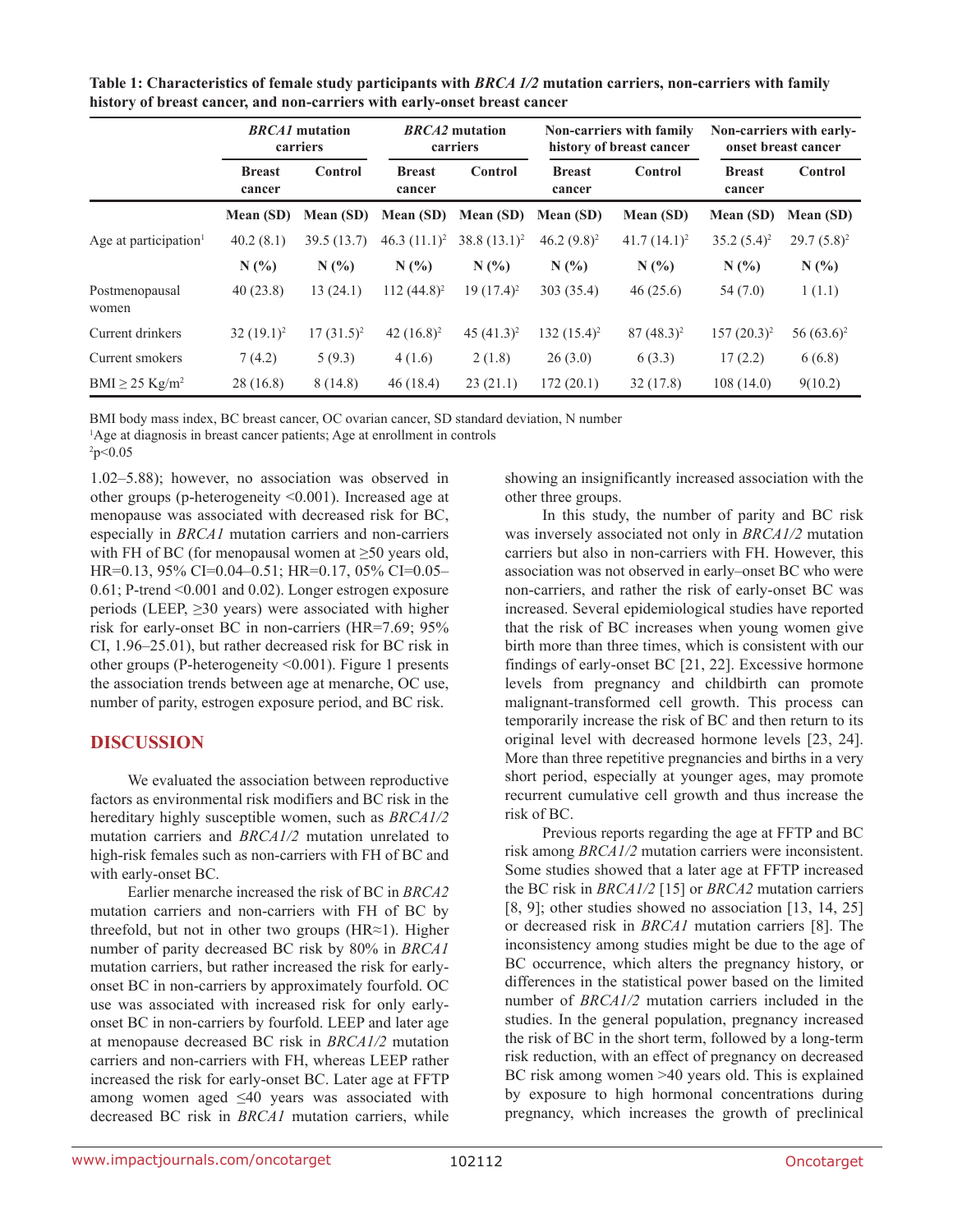|                              | <b>BRCA1</b> mutation carriers |                          | <b>BRCA2</b> mutation carriers |                          | Non-carriers with family<br>history of breast cancer |                          | Non-carriers with early-<br>onset breast cancer |                          |
|------------------------------|--------------------------------|--------------------------|--------------------------------|--------------------------|------------------------------------------------------|--------------------------|-------------------------------------------------|--------------------------|
|                              | <b>Cohort N</b>                | HR $(95\% \text{ CI})^1$ | <b>Cohort N</b>                | HR $(95\% \text{ CI})^1$ | <b>Cohort N</b>                                      | HR $(95\% \text{ CI})^1$ | <b>Cohort N</b>                                 | HR $(95\% \text{ CI})^1$ |
| Number of parity             |                                |                          |                                |                          |                                                      |                          |                                                 |                          |
| $\boldsymbol{0}$             | 44                             | $2.13(0.65-6.56)$        | 61                             | $1.12(0.27-4.60)$        | 162                                                  | $1.49(0.50-4.85)$        | 274                                             | $2.13(0.60 - 7.67)$      |
| 1                            | 78                             | $\mathbf{1}$             | 142                            | $\mathbf{1}$             | 303                                                  | $\mathbf{1}$             | 292                                             | $\mathbf{1}$             |
| $\overline{2}$               | 79                             | $0.27(0.09-0.83)$        | 113                            | $0.48(0.21-1.06)$        | 474                                                  | $1.03(0.50-2.13)$        | 277                                             | $0.45(0.21-0.92)$        |
| $3 \leq$                     | 21                             | $0.23 (0.05 - 1.00)^2$   | 43                             | $0.46 (0.13 - 1.33)^2$   | 143                                                  | $0.52(0.24-1.13)^2$      | 43                                              | 4.63 $(2.56-8.51)^2$     |
| p-trend                      |                                | $0.001$                  |                                | 0.05                     |                                                      | 0.02                     |                                                 | 0.50                     |
| <b>Age at FFTP</b>           |                                |                          |                                |                          |                                                      |                          |                                                 |                          |
| Women $\leq$ attained age 40 |                                |                          |                                |                          |                                                      |                          |                                                 |                          |
| $\leq$ 23 years              | 20                             | 1                        | 27                             | $\mathbf{1}$             | 90                                                   | $\mathbf{1}$             | 82                                              | 1                        |
| 24-29                        | 54                             | $0.33(0.12-0.90)$        | 68                             | $1.23(0.33-4.56)$        | 148                                                  | $2.53(0.56 -$<br>11.38)  | 400                                             | $1.21(0.27-5.61)$        |
| 30<                          | 22                             | $0.14(0.03-0.66)$        | 38                             | $1.14(0.25 - 5.28)$      | 91                                                   | $1.38(0.29 - 6.59)$      | 126                                             | $2.68(0.48 -$<br>14.82)  |
| p-trend                      |                                | < 0.001                  |                                | 0.50                     |                                                      | 0.40                     |                                                 | 0.06                     |
| Women > attained age 40      |                                |                          |                                |                          |                                                      |                          |                                                 |                          |
| $\leq$ 23 years              | 12                             | $\mathbf{1}$             | 46                             | $\mathbf{1}$             | 132                                                  | $\mathbf{1}$             |                                                 |                          |
| 24-29                        | 47                             | $1.98(0.91 - 4.31)$      | 90                             | $3.24(1.43-7.40)$        | 350                                                  | $0.96(0.49-1.89)$        |                                                 | NA                       |
| $30 \leq$                    | 15                             | $1.99(0.63 - 6.24)$      | 24                             | $1.52(0.33 - 7.17)$      | 97                                                   | $0.62(0.19-2.01)$        |                                                 |                          |
| p-trend                      |                                | $0.01\,$                 |                                | 0.60                     |                                                      | 0.10                     |                                                 |                          |
| Oral contraceptive use       |                                |                          |                                |                          |                                                      |                          |                                                 |                          |
| Never                        | 189                            | $\mathbf{1}$             | 314                            | $\mathbf{1}$             | 967                                                  | $\mathbf{1}$             | 780                                             | $\mathbf{1}$             |
| Ever                         | 33                             | $1.24 (0.45 - 3.40)^2$   | 45                             | $0.71 (0.21 - 2.37)^2$   | 115                                                  | $1.59(0.51-5.00)^2$      | 106                                             | 4.29 $(2.17-9.34)^2$     |

**Table 2: Number of parity, age at first full-term pregnancy, and oral contraceptive use for the risk of breast cancer in** *BRCA 1/2* **mutation carriers, non-carriers with family history of breast cancer, and non-carriers with early-onset breast cancer**

N number, HR hazard ratio, CI confidence interval, FFTP first full-term pregnancy, NA not available

1 Adjusted for all listed variables in the table, age at first full-term pregnancy, menopausal status, age at menopause, current drinking status, and birth cohort

2 Statistically significant heterogeneity among HRs (95% CIs) from 4 groups (p<0.001 for ≥3 parity; p=0.045 for ever oral contraceptive use)

tumors; however, pregnancy hormones can also reduce the susceptible cells in the breast by promoting differentiation [26]. According to this hypothesis, the analysis was stratified based on the attained age  $(\leq 40 \text{ vs. } > 40 \text{ years})$ and identified decreased risk in *BRCA1* carriers aged ≤40 years and increased risk in *BRCA1/2* carriers aged >40 years as the age at FFTP increased. Our finding that OC use increased the early-onset BC risk in non-carriers was consistent with that of a previous meta-analysis [27], suggesting that reproductive factors including endogenous and exogenous hormonal factors affected the early-onset cases more.

Results of studies associating menarche and BC risk in hereditary highly susceptible women were inconsistent. Previous Western meta-analyses [28, 29] and individual studies [12, 17] have observed a correlation between earlier menarche and higher BC risk in *BRCA1* mutation carriers, whereas we observed these associations in *BRCA2* mutations or non-carriers with FH. This result might be due to the difference in *BRCA1/2* mutation prevalence of the ethnic groups. The prevalence of *BRCA1* mutation is higher in Western populations; however, in Asian populations, *BRCA2* mutation prevalence is higher [20]. Therefore, risk modification effects of menarche may be observed only among mutation carriers with high prevalence. In non-carriers with FH, the relationship between menarche and BC risk has not been reported. However, the observed association in this study would be biologically accountable. The age at menarche has familial trait and could be regulated by other susceptible genes besides *BRCA1/2* mutations and/or gene and environment interactions [30, 31].

The alleged risk factors in the general population such as later age at menopause and longer estrogen exposure were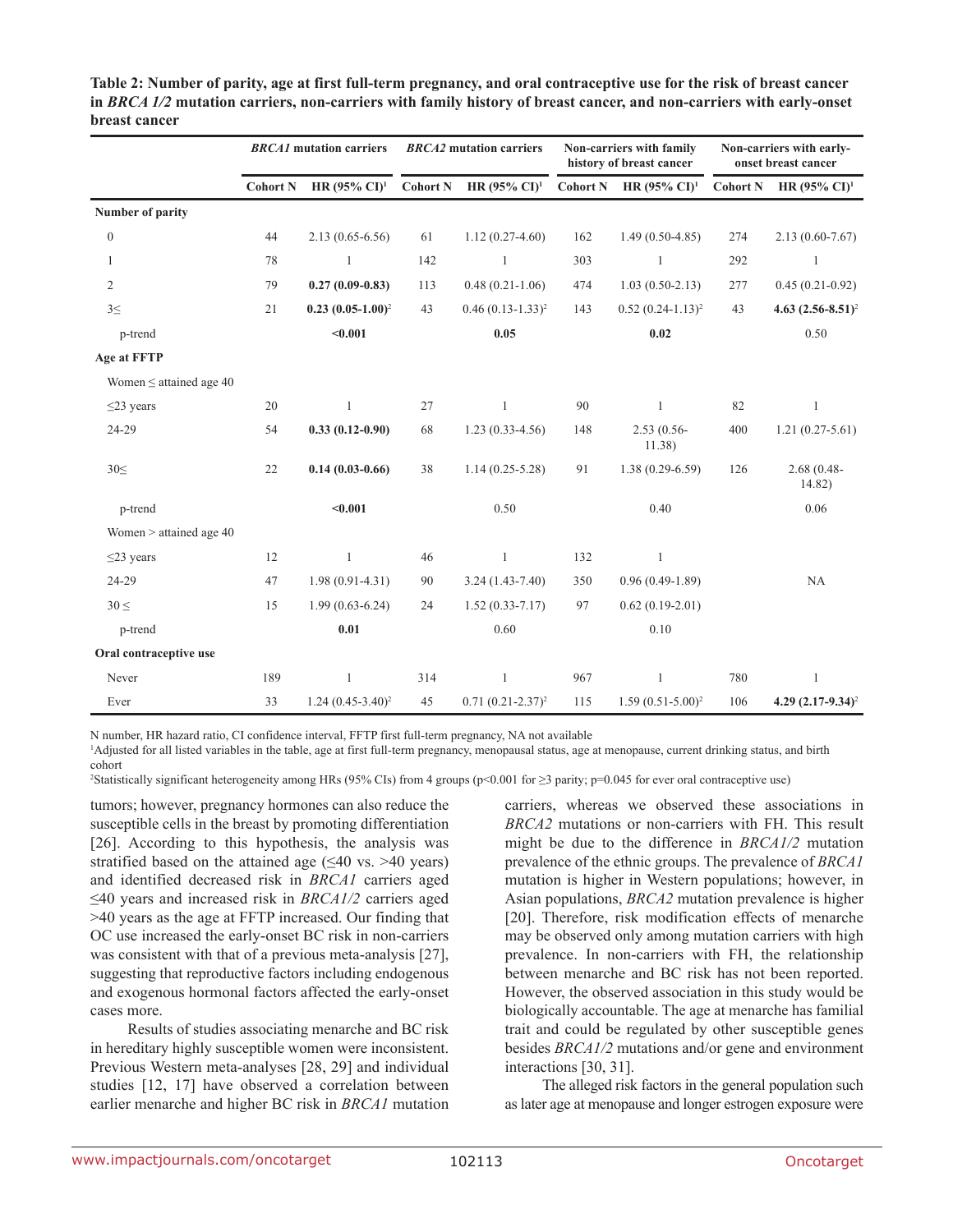|                                           | <b>BRCA1</b> mutation carriers |                          | <b>BRCA2</b> mutation carriers |                          | Non-carriers with family<br>history of breast cancer |                          | Non-carriers with early-onset<br>breast cancer |                          |
|-------------------------------------------|--------------------------------|--------------------------|--------------------------------|--------------------------|------------------------------------------------------|--------------------------|------------------------------------------------|--------------------------|
|                                           | <b>Cohort N</b>                | HR $(95\% \text{ CI})^1$ | <b>Cohort N</b>                | HR $(95\% \text{ CI})^1$ | <b>Cohort N</b>                                      | HR $(95\% \text{ CI})^1$ | <b>Cohort N</b>                                | HR $(95\% \text{ CI})^1$ |
| Age at menarche                           |                                |                          |                                |                          |                                                      |                          |                                                |                          |
| $\leq$ 14 years <sup>2</sup>              | 133                            | $1.14(0.67-2.09)^2$      | 165                            | 3.49 $(2.13-6.00)^2$     | 516                                                  | $3.30(1.73-6.34)^2$      | 562                                            | $1.12(0.57 - 2.33)^2$    |
| >15                                       | 89                             |                          | 193                            |                          | 564                                                  |                          | 324                                            |                          |
| Age at menopause                          |                                |                          |                                |                          |                                                      |                          |                                                |                          |
| Premenopause <sup>2</sup>                 | 162                            | $2.27(1.02 - 5.88)^2$    | 222                            | $1.13(0.48-2.64)^2$      | 705                                                  | $0.90 (0.27 - 3.02)^2$   | 825                                            | $0.85(0.30-2.52)^2$      |
| $\leq$ 44 years                           | 17                             |                          | 49                             |                          | 90                                                   |                          | 58                                             |                          |
| 45-49                                     | 18                             | $0.59(0.28-1.62)$        | 38                             | 2.73 (0.70-9.98)         | 112                                                  | $0.31(0.08-1.18)$        | $\overline{\phantom{a}}$                       | NA                       |
| $50 \leq$                                 | 18                             | $0.13(0.04-0.51)$        | 44                             | $0.72(0.30-2.13)$        | 161                                                  | $0.17(0.05-0.61)$        |                                                |                          |
| p-trend                                   |                                | < 0.001                  |                                | 0.05                     |                                                      | 0.02                     |                                                |                          |
| Estrogen exposure<br>periods <sup>3</sup> |                                |                          |                                |                          |                                                      |                          |                                                |                          |
| $<$ 25 years                              | 125                            |                          | 162                            |                          | 337                                                  |                          | 802                                            |                          |
| $25-29$                                   | 48                             | $0.31(0.11-0.85)$        | 119                            | $0.78(0.41-1.50)$        | 235                                                  | $0.12(0.03-0.37)$        | 71                                             | $0.41(0.17-1.00)$        |
| 30<                                       | 42                             | $0.06(0.02-0.17)^2$      | 72                             | $0.32 (0.11 - 0.998)^2$  | 496                                                  | $0.10 (0.04 - 0.25)^2$   | 10                                             | $7.69 (1.96 - 25.01)^2$  |
|                                           |                                | < 0.001                  | 0.02                           |                          |                                                      | < 0.001                  | < 0.001                                        |                          |

**Table 3: Age at menarche, age at menopause, and estrogen exposure periods for the risk of breast cancer in** *BRCA 1/2* **mutation carriers, non-carriers with family history of breast cancer, and non-carriers with early-onset breast cancer**

N number, HR hazard ratio, CI confidence interval, NA not available

1 Adjusted for all listed variables in the table, age at menarche, contraceptive use, number of parity, current drinking status, and birth cohort

 $^2$ Statistically significant heterogeneity among HRs (95% CIs) from 4 groups (p=0.047 for age at menarche  $\leq$  14 years; p<0.001 for premenopause; p<0.001 for estrogen exposure periods≥30 years)

3 For menopausal women, subtracting the age at menarche from the age at menopause, and for pre-menopausal females, subtracting the age at menarche from the current age



**Figure 1: Heterogeneous variation in four HRs (95% CIs) for the risk of breast cancer in relation to age at menarche, oral contraceptive use, number of parity, and estrogen exposure periods. (A)** Age at menarche and breast cancer risk **(B)** Oral contraceptive use and breast cancer risk **(C)** Number of parity and breast cancer risk. **(D)** Estrogen exposure periods and breast cancer risk.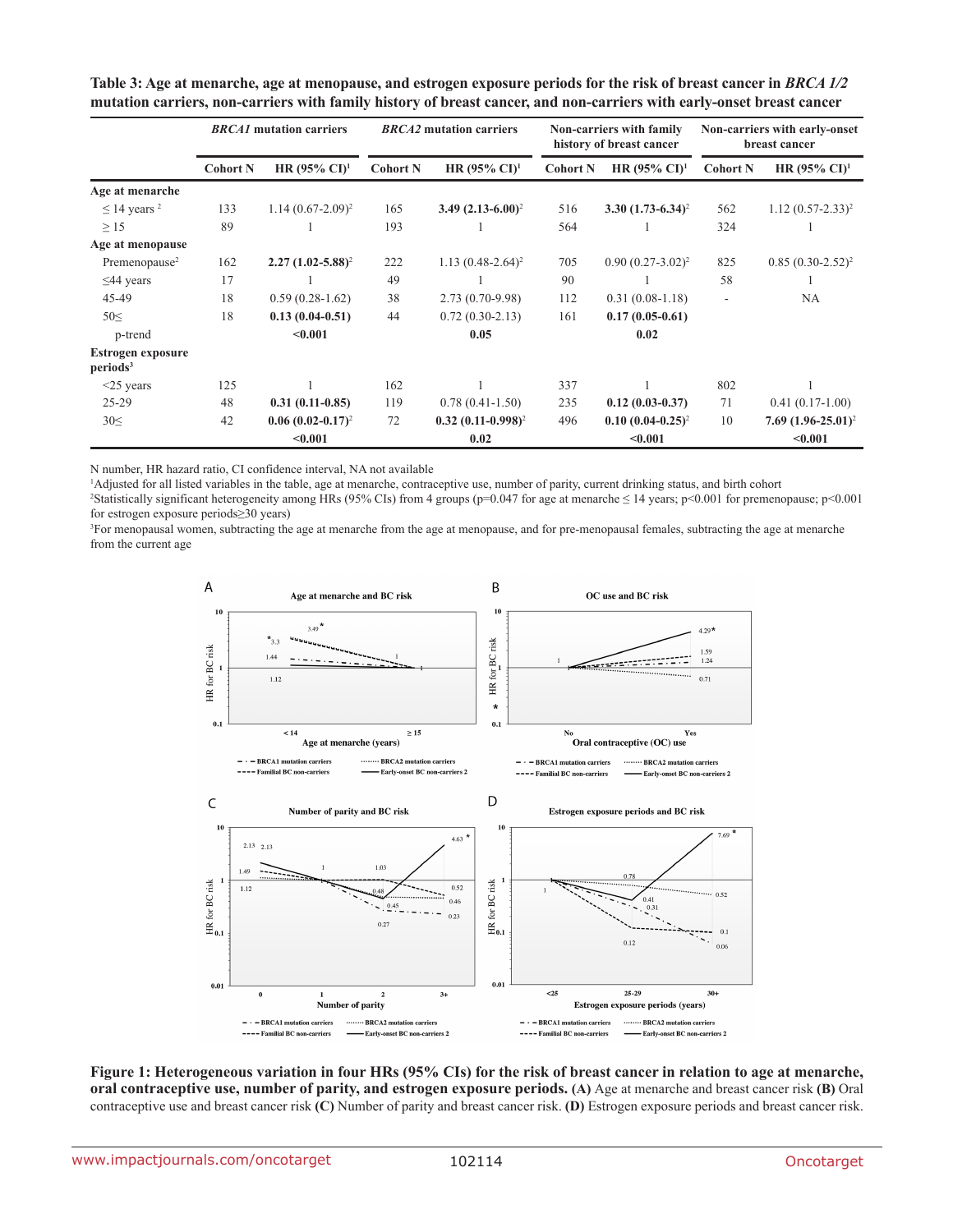inversely associated with high-risk women, such as *BRCA* mutation carriers and non-carriers with FH, compared with the direction in the general population because high-risk women may develop BC at an early age. The decreased association between late age at menopause  $(\geq 50 \text{ years})$  and BC risk or no association in *BRCA1/2* mutation carriers and non-carriers with FH were reported [10, 32], because hereditary or familial BC develops earlier than in the general population [10, 33]. In our study participants, >80% of BC patients with *BRCA1* mutation were <50 years old, and few population-based studies regarding the effects of menopause in young age groups are available, with different results compared to those in the general population.

This study had several limitations. First, the KOHBRA study population was selected based on possible hereditary traits for BC from genetic cancer clinics [34]. Effects of selection bias were still present even after minimizing them through a weighted cohort analysis to adjust for the over-representation of the affected cases [35]. Second, family members' participation in the study would be affected by the probands' decisions to inform and recommend genetic mutation tests because the controls were selected from the family members of BC patients who are *BRCA1* or *BRCA2* carriers. Another potential limitation was that when the duration of estrogen exposure period was calculated, parity, breastfeeding, and duration of OC use or hormonal replacement therapy were not considered [10].

Despite these limitations, the study had several strengths. Although several studies and meta-analyses existed on the associations between reproductive factors and BC risk in *BRCA1/2* mutation carriers, all studies investigated the Caucasians and no results were reported for Asian *BRCA1/2* mutation carriers until now. Indeed, to the best of our knowledge, this is the only Asian study in the literature. Although most previous studies focused on only *BRCA1/2* mutation carriers, this study targeted not only mutation carriers but also high-risk non-carriers. *BRCA1/2* mutation carriers, non-carriers with FH of BC, and non-carriers with early-onset BC were separately evaluated, and the association between the four groups were heterogeneous.

Our results indicate that reproductive factors as risk modifiers are heterogeneously associated with BC risk among these highly susceptible women, such as *BRCA1/2* mutation carriers, non-carriers with FH, and non-carriers with early-onset BC. These results are somewhat different from those in the general population. Different directions in the associations compared with the general population should be considered in the management of genetically and highly susceptible women.

# **MATERIALS AND METHODS**

#### **Study population**

The KOHBRA study is a multicenter cohort study consisting of hereditary high-risk BC patients and family members of BC patients with *BRCA1/2* mutation. Hereditary high-risk BC patients were defined as BC patients with FH of breast or ovarian cancers, male BC patients, female BC patients aged ≤40 years at diagnosis, bilateral BC patients, or BC patients with other organ cancers. All patients were tested for *BRCA1/2* genetic mutations. *BRCA1/2* mutation testing was conducted using fluorescence-based conformation-sensitive gel electrophoresis, denaturing high-performance liquid chromatography, and direct sequencing in four DNA testing laboratories certified annually by the Korean Institute of Genetic Testing Evaluation. Pathogenic mutation was defined as a protein-truncating mutation and a missense mutation with confirmed association with the disease [34]. If a BC patient had a mutation, relatives aged  $\geq$ 20 years were asked to participate in the study and received test for family-specific *BRCA1/2* mutation. All participants provided written informed consent and asked to complete structured questionnaires via a personal interview, including their general characteristics, past medical history, FH of malignancies, dietary and physical activities, and reproductive factors. The institutional review board of each participating center approved this study design (IRB #B-0707-047-005). Details of the study have been described fully elsewhere [34].

Of the 2,858 participants recruited from 2007 to 2014, female participants (*n*=2,684) were considered in the analysis after excluding male BC patients and male family members. After excluding six carriers with both *BRCA1* and *BRCA2* mutations, 222 *BRCA1* and 359 *BRCA2* mutation carriers were included. Of the 2,097 non-carriers of *BRCA1/2* mutation, 882 BC patients with FH of BC in the first- and second-degree relatives, 795 BC patients aged ≤40 years at diagnosis, and 201 controls were included. Appendix Figure 1 describes the details of the selection process of the participants.

#### **Definitions**

*BRCA1* or *BRCA2* mutation carriers were defined as women with protein-truncating mutation or a missense mutation with confirmed association with the disease within the *BRCA1* or *BRCA2* gene. Non-carriers with FH of BC were defined as women with FH of BC in first- and second-degree relatives but without *BRCA1/2* pathogenic mutation. Non-carriers with early-onset BC were defined as those who were diagnosed with BC at the age of ≤40 years but without *BRCA1/2* pathogenic mutation. Controls for non-carriers were relatives of BC patients with *BRCA1/2* mutation and found to be non-carriers after the family-specific *BRCA1/2* mutation test. Thus, all noncarrier controls were compared with non-carrier patients with FH of BC. Among them, those aged  $\leq 40$  years at recruitment were compared to non-carriers with earlyonset BC (Appendix Figure 1).

As reproductive factors, we considered age at menarche ( $\leq$ 14 years,  $\geq$ 15 years), OC use (never used,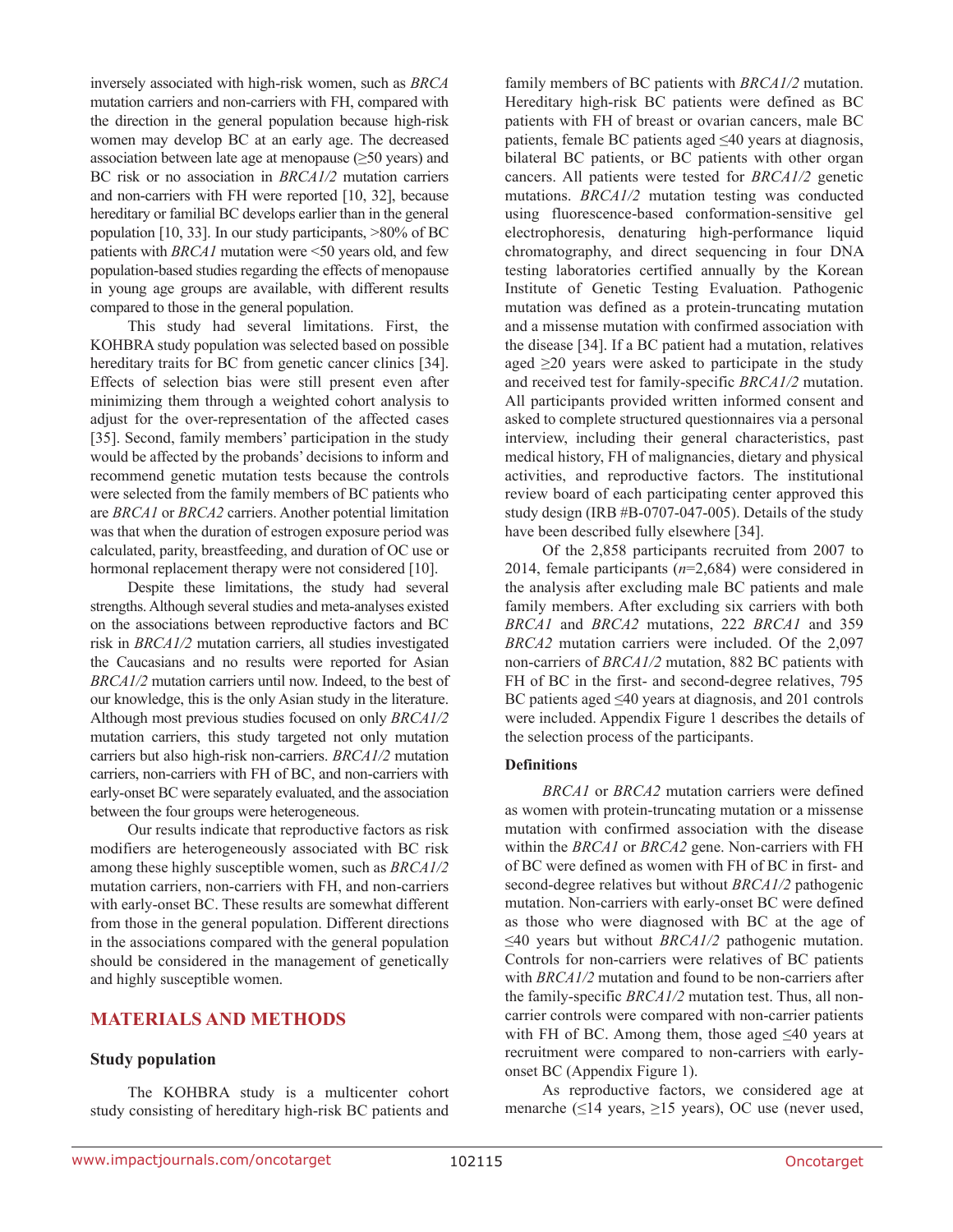ever used), number of parity (nulliparous,  $1, 2, 3 \leq$ ), age at FFTP ( $\leq$ 23, 24-29,  $\geq$ 30 years), and age at menopause (premenopause, ≤44, 45-49, ≥50 years). Estrogen exposure period was calculated by subtracting the age at menarche from the age at menopause for menopausal women, and subtracting the age at menarche from the current age for pre-menopausal women.

#### **Statistical analysis**

The *t*-test or chi-square test was used to compare the differences in the distribution of selected characteristics between those affected with BC and controls. To assess the association between the reproductive factors and BC risk, the weighted multivariate Cox proportional hazard regression model was used to retrospectively analyze the data based on the factors modifying the disease risks in carriers of highly penetrant genes to provide unbiased disease risks [35]. Weights were assigned based on the affected status, age, and *BRCA1/2* gene mutation, considering the age-specific population incidence and HR of BC for *BRCA1/2* gene mutation carriers in the Korean population [36], and the total follow-up period in affected and unaffected subjects as external rates. For non-carriers, weights were also assigned (Appendix Table 1). These weights have been adjusted for ascertainment bias caused by over-sampling of affected cases because the recruitment of participants was via the genetic clinics [35].

The HRs and 95% CIs, adjusted for family clustering and covariates, were used to determine the associations between reproductive factors and risk of BC in the four groups. To estimate the time to diagnosis, the follow-up started at birth, and subjects were censored at the age during interview and BC diagnosis for the controls and BC patients, respectively. The Cochran's Q test was used to determine the heterogeneity across the HRs (95% CIs) between the four groups [37]. All statistical analyses were conducted using the SAS software (ver. 9.1; SAS Institute, Cary, NC, USA) and Stata/SE (ver. 12.0; LP StataCorp, College Station, TX, USA).

## **Abbreviations**

BC, breast cancer CI, confidence interval FH, family history FFTP, first full-term pregnancy HR, hazard ratio LEEP, longer estrogen exposure periods OC, oral contraceptive

## **ACKNOWLEDGMENTS AND FUNDING**

This study was supported by a grant from the National R&D Program for Cancer Control, Ministry of Health & Welfare, Republic of Korea (#1020350 and #1420190), a Grant-in-Aid for Cancer Research and Control from the National Cancer Center of Korea (# 1710171), Basic Science Research Program through the National Research Foundation of Korea (NRF) funded by the Ministry of Science, ICT and Future Planning (NRF-2016R1C1B1013621), and a grant of the Korea Health Technology R&D Project through the Korea Health Industry Development Institute (KHIDI), funded by the Ministry of Health & Welfare, Republic of Korea (grant number: HI16C1127).

We thank all investigators of the KOHBRA study : Beom Seok Kwak, Byeong-Woo Park, Byung Ho Son, Byung-In Moon, Cha Kyong Yom, Chan Heun Park, Chan Seok Yoon, Chang Hyun Lee, Dae Sung Yoon, Dong-Young Noh, Doo Ho Choi, Eundeok Chang, Eun-Kyu Kim, Eunyoung Kang, Hae Kyung Lee, Hai-Lin Park, Hyde Lee, Hyeong-Gon Moon, Hyun-Ah Kim, Il-Kyun Lee, Jeong Eon Lee, Jihyoun Lee, Jong Won Lee, Jong-Han Yu, Joon Jeong, Jung Han Yoon, Jung-Hyun Yang, Keumhee Kwak, Ki-Tae Hwang, Ku Sang Kim, Lee Su Kim, Min Hee Hur, Min Ho Park, Min Hyuk Lee, Myung Chul Chang, Nam Sun Paik, Sang Ah Han, Sang Seol Jung, Sang Uk Woo, Se Jeong Oh, Sehwan Han, Sei Joong Kim, Sei-Hyun Ahn, Seok-Jin Nam, Seung Sang Ko, Sung Hoo Jung, Sung Soo Kang, Sung Yong Kim, Sung-Won Kim, Tae Hyun Kim, Tae Wan Won, Tae Woo Kang, Wonshik Han, Woo-Chul Noh, Yong Lai Park, Yongsik Jung, Young Jin Suh, Young Tae Bae, Young Up Cho, Young-Ik Hong, Sue K. Park, Yoon Joo Jung, Su Yun Choi, Young Bum Yoo, Soo-Jung Lee.

# **COMPETING INTERESTS**

The authors state that they have no competing interests.

# **REFERENCES**

- 1. O'Donovan PJ, Livingston DM. BRCA1 and BRCA2: breast/ovarian cancer susceptibility gene products and participants in DNA double-strand break repair. Carcinogenesis. 2010; 31: 961-7. [https://doi.org/10.1093/](https://doi.org/10.1093/carcin/bgq069) [carcin/bgq069](https://doi.org/10.1093/carcin/bgq069).
- 2. Kennedy RD, Quinn JE, Johnston PG, Harkin DP. BRCA1: mechanisms of inactivation and implications for management of patients. Lancet. 2002; 360: 1007-14. [https://doi.org/10.1016/S0140-6736\(02\)11087-7](https://doi.org/10.1016/S0140-6736(02)11087-7).
- 3. Kelsey JL, Gammon MD, John EM. Reproductive factors and breast cancer. Epidemiol Rev. 1993; 15: 36-47.
- 4. Key TJ, Verkasalo PK, Banks E. Epidemiology of breast cancer. Lancet Oncol. 2001; 2: 133-40. [https://doi.org/10.1016/](https://doi.org/10.1016/S1470-2045(00)00254-0) [S1470-2045\(00\)00254-0.](https://doi.org/10.1016/S1470-2045(00)00254-0)
- 5. Razandi M, Pedram A, Rosen EM, Levin ER. BRCA1 inhibits membrane estrogen and growth factor receptor signaling to cell proliferation in breast cancer. Mol Cell Biol. 2004; 24: 5900-13. [https://doi.org/10.1128/](https://doi.org/10.1128/mcb.24.13.5900-5913.2004) [mcb.24.13.5900-5913.2004](https://doi.org/10.1128/mcb.24.13.5900-5913.2004).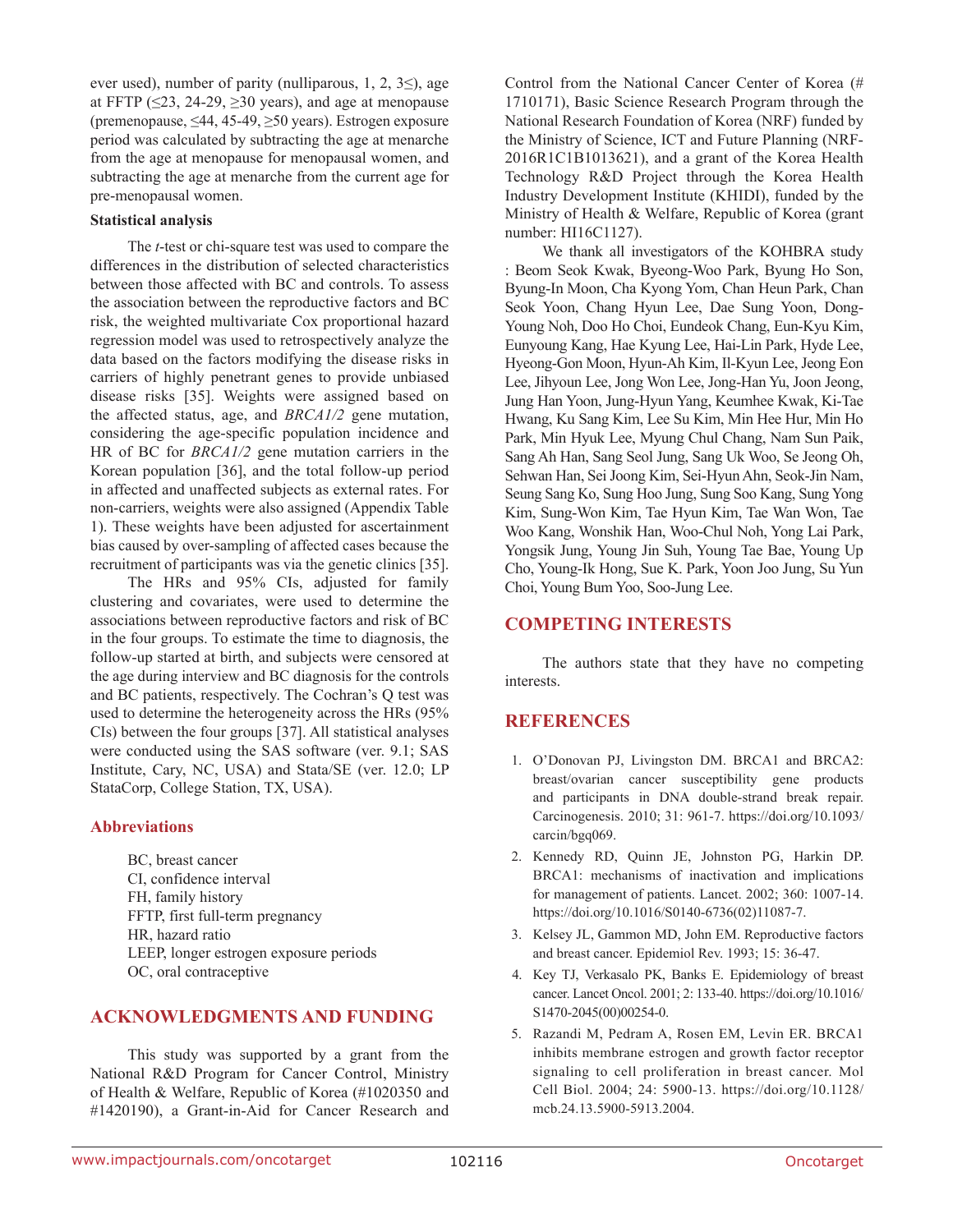- 6. Poumpouridou N, Kroupis C. Hereditary breast cancer: beyond BRCA genetic analysis; PALB2 emerges. Clin Chem Lab Med. 2012; 50: 423-34. <https://doi.org/10.1515/cclm-2011-0840>.
- 7. Frank TS, Deffenbaugh AM, Reid JE, Hulick M, Ward BE, Lingenfelter B, Gumpper KL, Scholl T, Tavtigian SV, Pruss DR, Critchfield GC. Clinical characteristics of individuals with germline mutations in BRCA1 and BRCA2: analysis of 10,000 individuals. J Clin Oncol. 2002; 20: 1480-90.
- 8. Andrieu N, Goldgar DE, Easton DF, Rookus M, Brohet R, Antoniou AC, Peock S, Evans G, Eccles D, Douglas F, Nogues C, Gauthier-Villars M, Chompret A, et al. Pregnancies, breast-feeding, and breast cancer risk in the International BRCA1/2 Carrier Cohort Study (IBCCS). J Natl Cancer Inst. 2006; 98: 535-44. [https://doi.org/10.1093/](https://doi.org/10.1093/jnci/djj132) [jnci/djj132](https://doi.org/10.1093/jnci/djj132).
- 9. Antoniou AC, Shenton A, Maher ER, Watson E, Woodward E, Lalloo F, Easton DF, Evans DG. Parity and breast cancer risk among BRCA1 and BRCA2 mutation carriers. Breast Cancer Res. 2006; 8: R72. <https://doi.org/10.1186/bcr1630>.
- 10. Chang-Claude J, Andrieu N, Rookus M, Brohet R, Antoniou AC, Peock S, Davidson R, Izatt L, Cole T, Nogues C, Luporsi E, Huiart L, Hoogerbrugge N, et al. Age at menarche and menopause and breast cancer risk in the International BRCA1/2 Carrier Cohort Study. Cancer Epidemiol Biomarkers Prev. 2007; 16: 740-6. [https://doi.](https://doi.org/10.1158/1055-9965.EPI-06-0829) [org/10.1158/1055-9965.EPI-06-0829](https://doi.org/10.1158/1055-9965.EPI-06-0829).
- 11. Cullinane CA, Lubinski J, Neuhausen SL, Ghadirian P, Lynch HT, Isaacs C, Weber B, Moller P, Offit K, Kim-Sing C, Friedman E, Randall S, Pasini B, et al. Effect of pregnancy as a risk factor for breast cancer in BRCA1/ BRCA2 mutation carriers. Int J Cancer. 2005; 117: 988-91. <https://doi.org/10.1002/ijc.21273>.
- 12. Gronwald J, Byrski T, Huzarski T, Cybulski C, Sun P, Tulman A, Narod SA, Lubinski J. Influence of selected lifestyle factors on breast and ovarian cancer risk in BRCA1 mutation carriers from Poland. Breast Cancer Res Treat. 2006; 95: 105-9. [https://doi.org/10.1007/](https://doi.org/10.1007/s10549-005-9051-5) [s10549-005-9051-5.](https://doi.org/10.1007/s10549-005-9051-5)
- 13. Kotsopoulos J, Lubinski J, Lynch HT, Klijn J, Ghadirian P, Neuhausen SL, Kim-Sing C, Foulkes WD, Moller P, Isaacs C, Domchek S, Randall S, Offit K, et al. Age at first birth and the risk of breast cancer in BRCA1 and BRCA2 mutation carriers. Breast Cancer Res Treat. 2007; 105: 221- 8. <https://doi.org/10.1007/s10549-006-9441-3>.
- 14. Milne RL, Osorio A, Ramon y Cajal T, Baiget M, Lasa A, Diaz-Rubio E, de la Hoya M, Caldes T, Teule A, Lazaro C, Blanco I, Balmana J, Sanchez-Olle G, et al. Parity and the risk of breast and ovarian cancer in BRCA1 and BRCA2 mutation carriers. Breast Cancer Res Treat. 2010; 119: 221- 32. <https://doi.org/10.1007/s10549-009-0394-1>.
- 15. Rebbeck TR, Wang Y, Kantoff PW, Krithivas K, Neuhausen SL, Godwin AK, Daly MB, Narod SA, Brunet JS, Vesprini D, Garber JE, Lynch HT, Weber BL, et al. Modification of BRCA1 and BRCA2-associated breast cancer risk by AIB1 genotype and reproductive history. Cancer Res. 2001; 61: 5420-4.
- 16. Tryggvadottir L, Olafsdottir EJ, Gudlaugsdottir S, Thorlacius S, Jonasson JG, Tulinius H, Eyfjord JE. BRCA2 mutation carriers, reproductive factors and breast cancer risk. Breast Cancer Res. 2003; 5: R121-8. [https://doi.](https://doi.org/10.1186/bcr619) [org/10.1186/bcr619](https://doi.org/10.1186/bcr619).
- 17. Kotsopoulos J, Lubinski J, Lynch HT, Neuhausen SL, Ghadirian P, Isaacs C, Weber B, Kim-Sing C, Foulkes WD, Gershoni-Baruch R, Ainsworth P, Friedman E, Daly M, et al. Age at menarche and the risk of breast cancer in BRCA1 and BRCA2 mutation carriers. Cancer Causes Control. 2005; 16: 667-74. [https://doi.org/10.1007/](https://doi.org/10.1007/s10552-005-1724-1) [s10552-005-1724-1](https://doi.org/10.1007/s10552-005-1724-1).
- 18. Bernstein L, Teal CR, Joslyn S, Wilson J. Ethnicity-related variation in breast cancer risk factors. Cancer. 2003; 97: 222-9. <https://doi.org/10.1002/cncr.11014>.
- 19. Park B, Ma SH, Shin A, Chang MC, Choi JY, Kim S, Han W, Noh DY, Ahn SH, Kang D, Yoo KY, Park SK. Korean risk assessment model for breast cancer risk prediction. PLoS One. 2013; 8: e76736.
- 20. Kang E, Seong MW, Park SK, Lee JW, Lee J, Kim LS, Lee JE, Kim SY, Jeong J, Han SA, Kim SW. The prevalence and spectrum of BRCA1 and BRCA2 mutations in Korean population: recent update of the Korean Hereditary Breast Cancer (KOHBRA) study. Breast Cancer Res Treat. 2015; 151: 157-68. <https://doi.org/10.1007/s10549-015-3377-4>.
- 21. Anderson WF, Matsuno RK, Sherman ME, Lissowska J, Gail MH, Brinton LA, Yang XR, Peplonska B, Chen BE, Rosenberg PS. Estimating age-specific breast cancer risks: a descriptive tool to identify age interactions. Cancer Causes & Control. 2007; 18: 439-47.
- 22. Palmer JR, Wise LA, Horton NJ, Adams-Campbell LL, Rosenberg L. Dual effect of parity on breast cancer risk in African-American women. J Natl Cancer Inst. 2003; 95: 478-83.
- 23. Liu Q, Wuu J, Lambe M, Hsieh SF, Ekbom A, Hsieh CC. Transient increase in breast cancer risk after giving birth: postpartum period with the highest risk (Sweden). Cancer Causes & Control. 2002; 13: 299-305.
- 24. Lambe M, Hsieh CC, Trichopoulos D, Ekbom A, Pavia M, Adami HO. Transient increase in the risk of breast cancer after giving birth. New England Journal of Medicine. 1994; 331: 5-9.
- 25. Moorman PG, Iversen ES, Marcom PK, Marks JR, Wang F, Lee E, Ursin G, Rebbeck TR, Domchek SM, Arun B, Susswein L, Isaacs C, Garber JE, et al. Evaluation of established breast cancer risk factors as modifiers of BRCA1 or BRCA2: a multi-center case-only analysis. Breast Cancer Res Treat. 2010; 124: 441-51. [https://doi.](https://doi.org/10.1007/s10549-010-0842-y) [org/10.1007/s10549-010-0842-y](https://doi.org/10.1007/s10549-010-0842-y).
- 26. Russo J, Russo IH. Cellular basis of breast cancer susceptibility. Oncol Res. 1999; 11: 169-78.
- 27. Collaborative Group on Hormonal Factors in Breast Cancer. Breast cancer and hormonal contraceptives: collaborative reanalysis of individual data on 53 297 women with breast cancer and 100 239 women without breast cancer from 54 epidemiological studies. Lancet. 1996; 347: 1713-27.